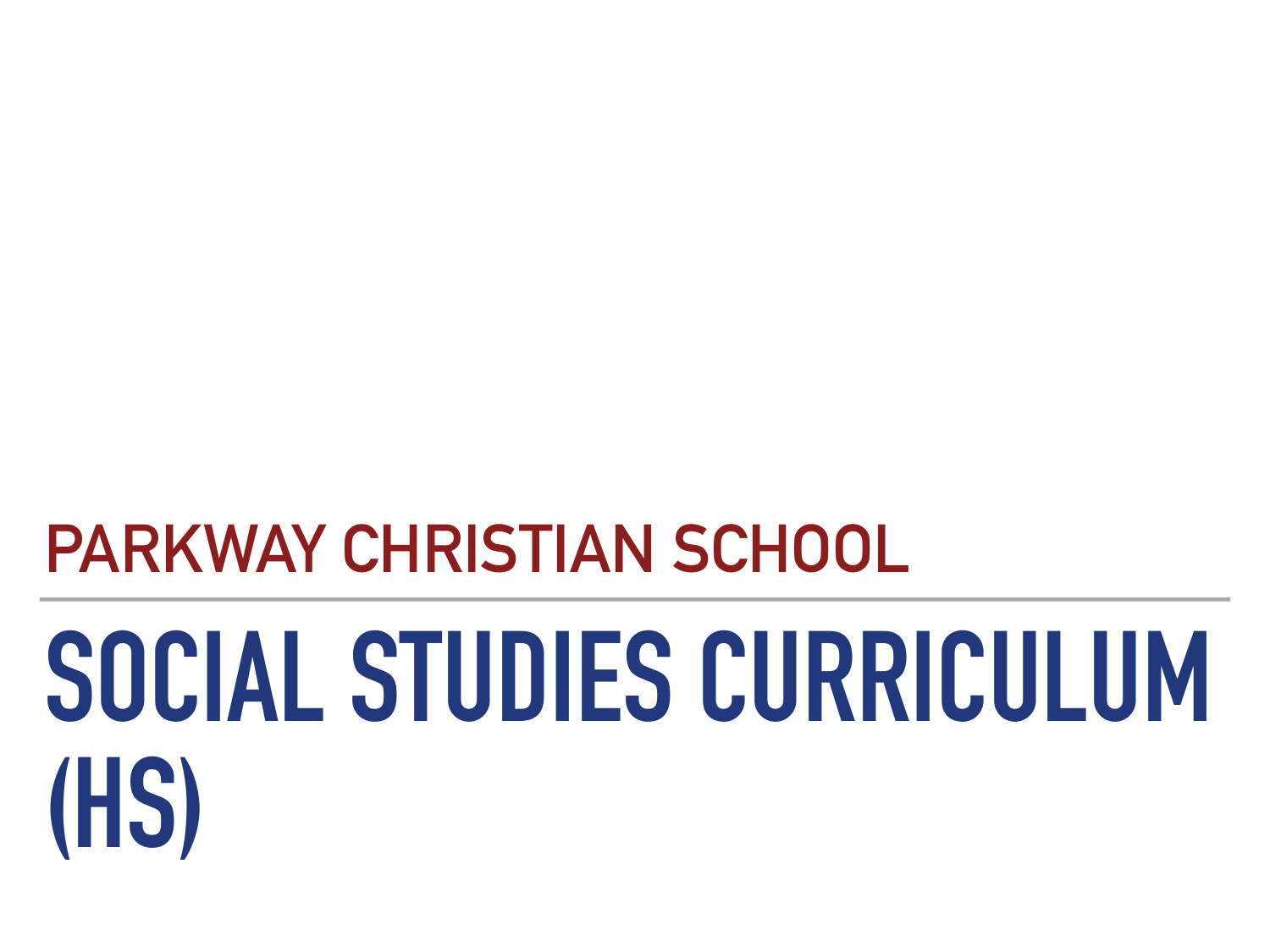‣ This course provides a broad overview of history around the globe. Incorporating a variety of supplemental materials in addition to the textbook, students better understand how the events of the past helped shape the world as it is today. Topics of study include early Mesopotamian society, Ancient Greece, the rise and fall of the Roman Empire, early African culture, the great Chinese dynasties, Europe in the Middle Ages, the Reformation and events leading up to the first two World Wars. However, this is by no means an exhaustive list. Students examine major historical events, eras, and historical figures. Teachers present all material from a Biblical Worldview.

*Textbook* 

‣ *Glencoe World History*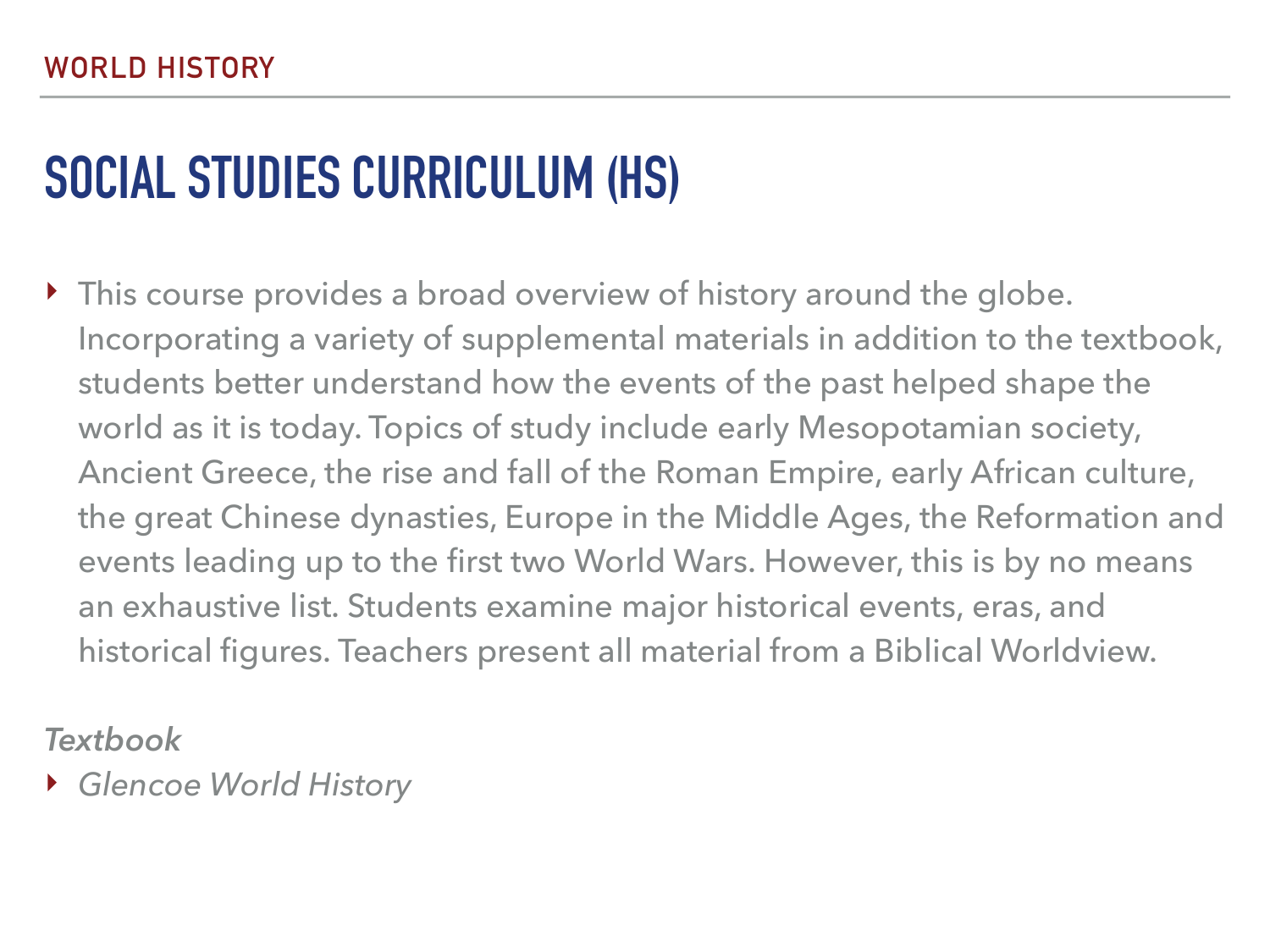‣ This course is designed to provide students with a more in-depth study of the major events in American History. The coursework begins with exploration of the continent and goes through the early 1900s. Incorporating a variety of primary and secondary sources along with the textbook, the course offers a multiple-perspective view of major and minor American historical events. Additionally, the class examines how events of the nation's past have shaped the present-day United States. Students gain a better appreciation for and understanding of the events and historical figures in the nation's history. Teachers present all materials from a Biblical Worldview while meeting the framework of the Common Core Standards.

*Textbook* 

‣ *America: Pathways to the Present*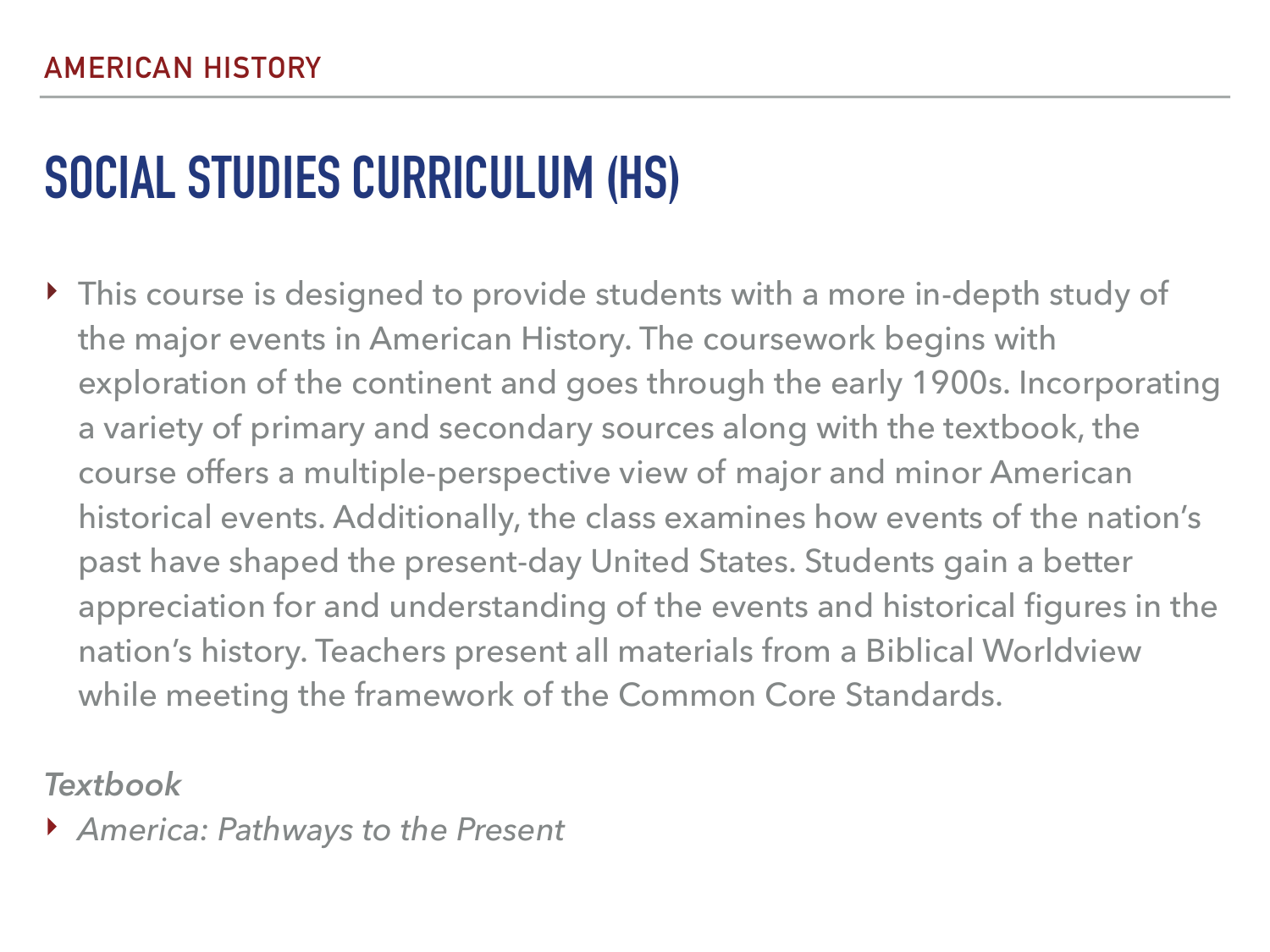‣ This course provides students with an understanding of American Government. Class discussions encompass the role and functions of the three branches of government, the origins of the U.S. Government, the Constitution, and the Federal Bureaucracy. Teachers present all information from a Biblical Worldview while meeting the framework of the Common Core Standards. Students are assessed in multiple ways: quizzes, tests, research papers, response essays, and group projects. Along with the textbook, students read a wide variety of supplemental materials in order to gain a broader knowledge of the origins and functions of U.S. Government and a better appreciation for and understanding of how the government works as well as how government affects their lives.

### *Textbook*

‣ *Magruder's American Government*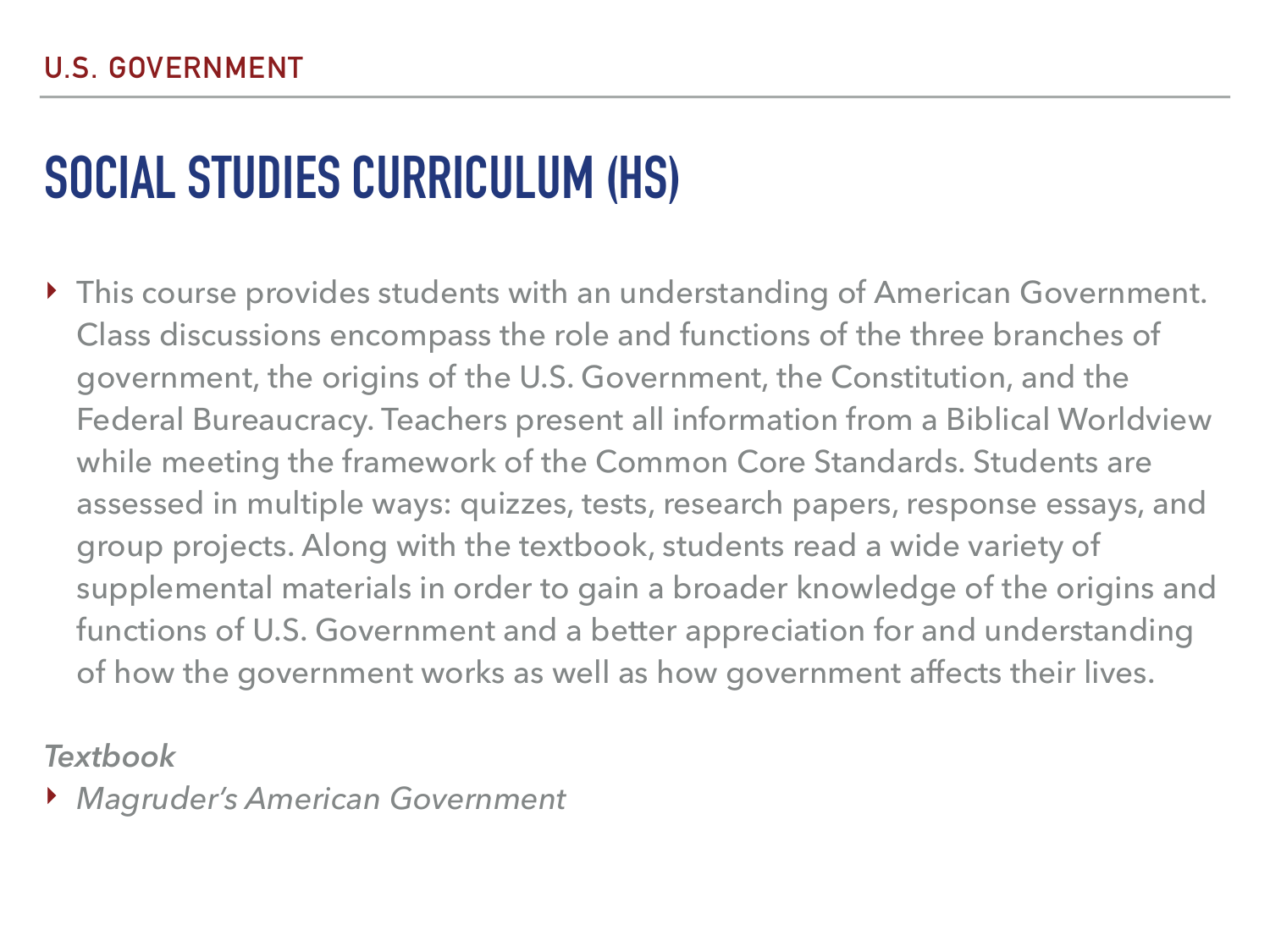‣ This Advanced Placement course provides students with a deeper understanding of U.S. Government. Class discussions encompass the role and functions of the three branches of government, the origins of the U.S. Government, the Constitution, and the Federal Bureaucracy. Teachers present all information from a Biblical Worldview. Students are assessed in multiple ways: quizzes, tests, research papers, response essays, and group projects. Along with the textbook, students read a wide variety of supplemental materials in order to gain a broader knowledge of the origins and functions of American Government. Importantly, the AP designation requires more in-depth study of all components. The entire course is geared to prepare students to take the Advanced Placement U.S. Government and Politics exam in the spring. At the end of the semester, students have the option to take this exam for college credit. Overall, students possess a better appreciation for and understanding of how the government works as well as how government affects their lives.

#### *Textbook*

‣ *Magruder's American Government*